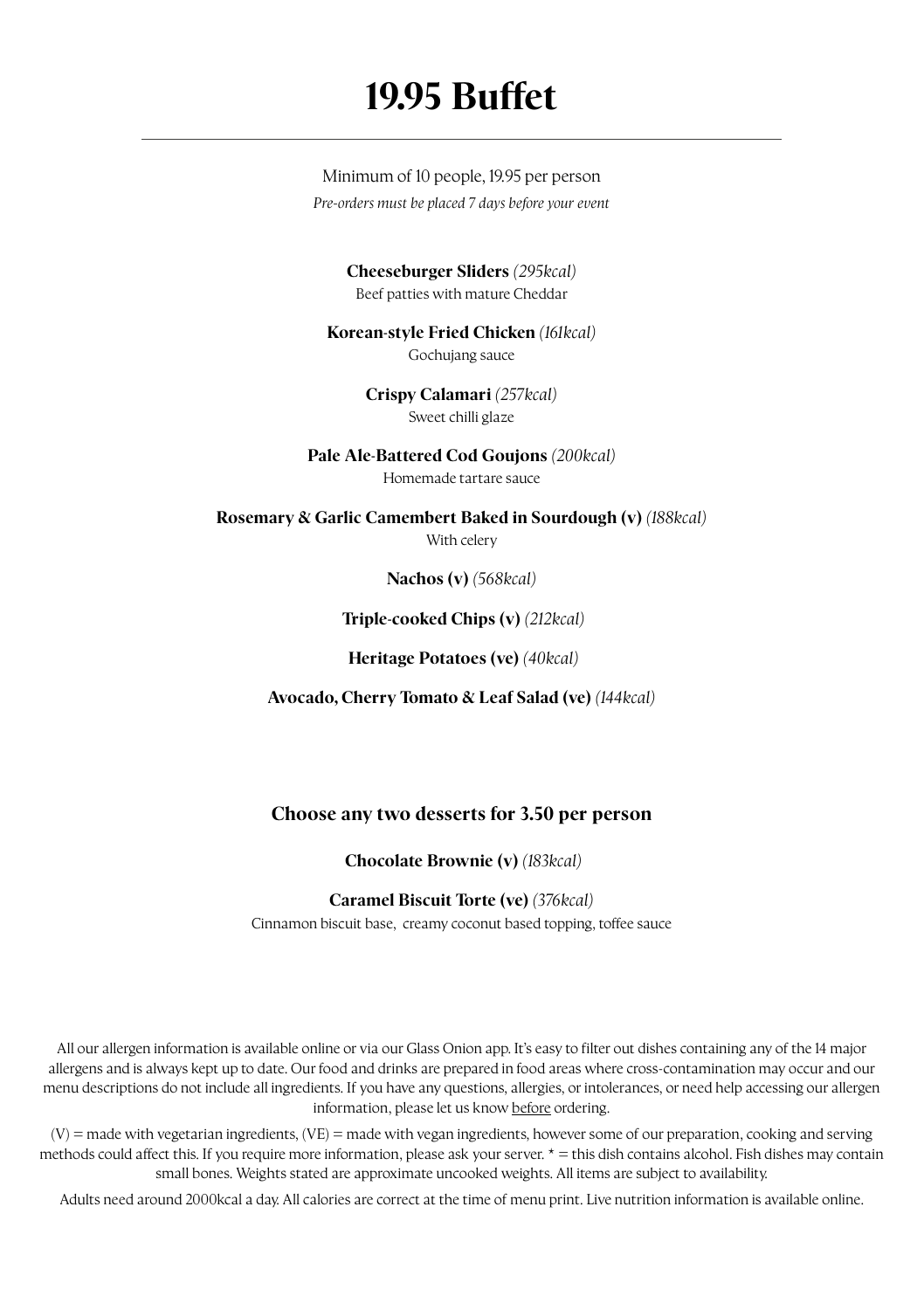# **24.95 Buffet**

Minimum of 10 people, 24.95 per person *Pre-orders must be placed 7 days before your event*

**Cheeseburger Sliders** Beef patties with mature Cheddar *(295kcal)*

> **Korean-style Fried Chicken** Gochujang sauce *(161kcal)*

**Crispy Calamari** Sweet chilli glaze *(257kcal)*

**Shallot Tarte Tatin\* (ve)** Rocket, herb dressing *(233kcal)*

**Miso-Glazed Aubergine\* (ve)**  Sticky coconut rice, crispy black cabbage *(145kcal)*

**Rosemary & Garlic Camembert Baked in Sourdough (v)** *(188kcal)* With celery

**Scotch Egg** Bloody mary ketchup\* and white truffle-infused oil *(393kcal)*

> **Smoked Salmon & Dill Fishcakes** Horseradish crème f raiche *(295kcal)*

**Chicken, Apricot and Tarragon Terrine** British apple & fig chutney, toasted sourdough *(174kcal)* 

> **Flat Bread & Houmous (ve)**  With a hot sauce drizzle *(344kcal)*

> > **Nachos (v)** *(568kcal)*

 **Triple-cooked Chips (v)** *(212kcal)*

 **Heritage Potatoes (ve)** *(40kcal)*

**Avocado, Cherry Tomato & Leaf Salad (ve)**  *(144kcal)*

### **Choose any two desserts for 3.50 per person**

**Chocolate Brownie (v)** *(183kcal)*

#### **Caramel Biscuit Torte (ve)**

Cinnamon biscuit base, creamy coconut based topping, toffee sauce *(376kcal)*

All our allergen information is available online or via our Glass Onion app. It's easy to filter out dishes containing any of the 14 major allergens and is always kept up to date. Our food and drinks are prepared in food areas where cross-contamination may occur and our menu descriptions do not include all ingredients. If you have any questions, allergies, or intolerances, or need help accessing our allergen information, please let us know before ordering.

(V) = made with vegetarian ingredients, (VE) = made with vegan ingredients, however some of our preparation, cooking and serving methods could affect this. If you require more information, please ask your server.  $* =$  this dish contains alcohol. Fish dishes may contain small bones. Weights stated are approximate uncooked weights. All items are subject to availability.

Adults need around 2000kcal a day. All calories are correct at the time of menu print. Live nutrition information is available online.